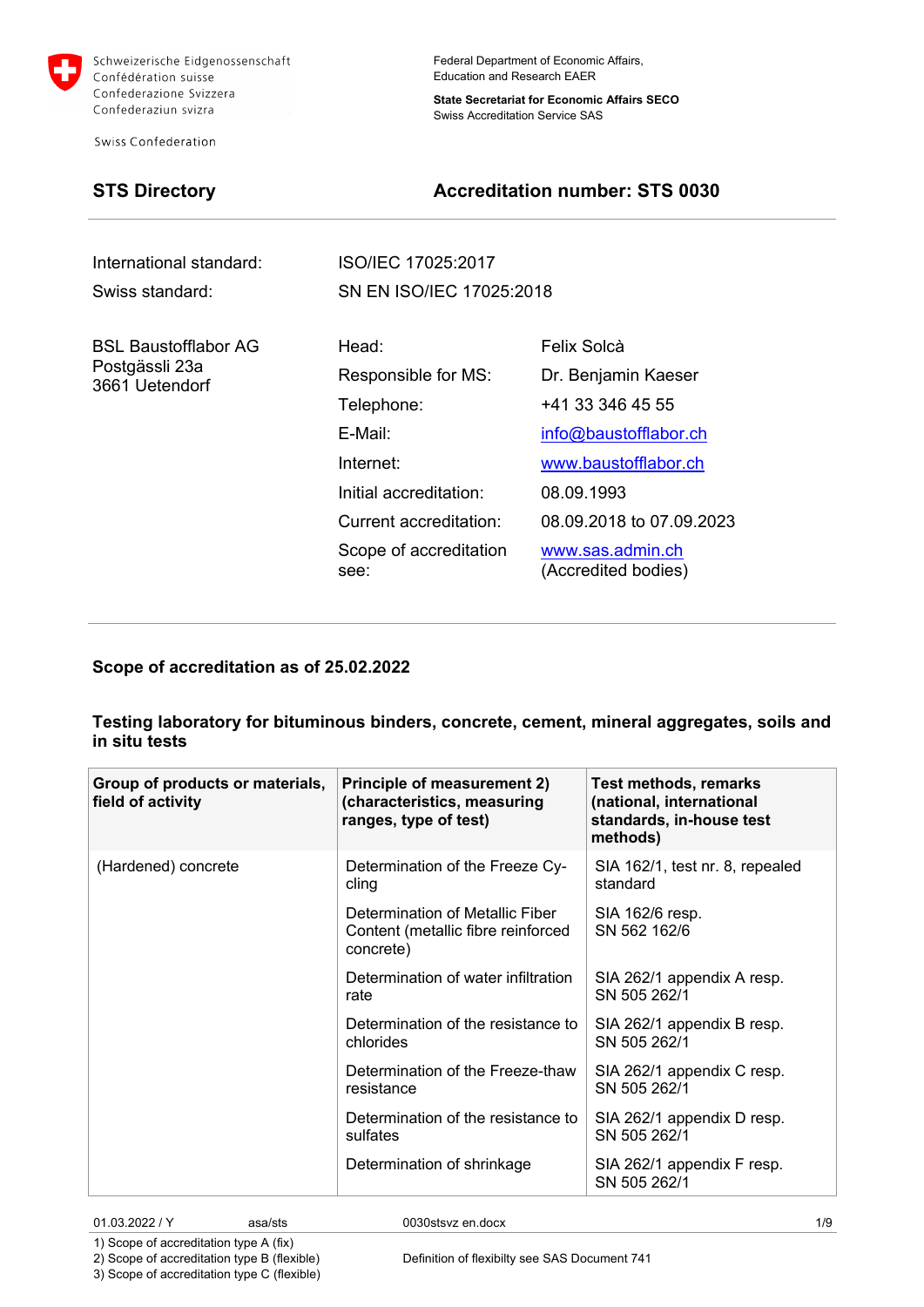

Swiss Confederation

## Federal Department of Economic Affairs, Education and Research EAER

**State Secretariat for Economic Affairs SECO** Swiss Accreditation Service SAS

## **STS Directory Accreditation number: STS 0030**

| Group of products or materials,<br>field of activity | Principle of measurement 2)<br>(characteristics, measuring<br>ranges, type of test)                                                                                              | <b>Test methods, remarks</b><br>(national, international<br>standards, in-house test<br>methods) |
|------------------------------------------------------|----------------------------------------------------------------------------------------------------------------------------------------------------------------------------------|--------------------------------------------------------------------------------------------------|
|                                                      | Determination of resistance to<br>carbonation                                                                                                                                    | SIA 262/1 appendix I resp.<br>SN 505 262/1                                                       |
|                                                      | Determination of air void charac-<br>teristics                                                                                                                                   | SIA 262/1 appendix K resp.<br>SN 505 262/1                                                       |
|                                                      | Determination of secant modulus<br>of elasticity in compression                                                                                                                  | SN EN 12390-13 resp.<br>SIA 262,263                                                              |
|                                                      | Making and curing specimens for<br>strength tests                                                                                                                                | SN EN 12390-2 resp.<br>SIA 262.252                                                               |
|                                                      | Compressive Strength of test<br>specimens                                                                                                                                        | SN EN 12390-3 resp.<br>SIA 262.253                                                               |
|                                                      | Determination of flexural strength<br>of test specimens                                                                                                                          | SN EN 12390-5 resp.<br>SIA 262.255                                                               |
|                                                      | Determination of Tensile splitting<br>strength of test specimens                                                                                                                 | SN EN 12390-6 resp.<br>SIA 262.256                                                               |
|                                                      | Determination of Density of hard-<br>ened concrete                                                                                                                               | SN EN 12390-7 resp.<br>SIA 262.257                                                               |
|                                                      | Determination of the depth of<br>penetration of water under pres-<br>sure                                                                                                        | SN EN 12390-8 resp.<br>SIA 262.258                                                               |
|                                                      | Testing sprayed concrete - Part<br>4: Bond strength of cores by di-<br>rect tension                                                                                              | SN EN 14488-4 resp.<br>SIA 262.604                                                               |
|                                                      | Determination of chloride content<br>in hardened concrete - Products<br>and systems for the protection<br>and repair of concrete structures                                      | SN EN 14629 resp.<br>SIA 262.496                                                                 |
|                                                      | Determination of carbonation<br>depth in hardened concrete by<br>the phenolphthalein method -<br>Products and systems for the<br>protection and repair of concrete<br>structures | SN EN 14630 resp.<br>SIA 262.495                                                                 |
|                                                      | Measurement of bond strength by<br>pull-off (Products and systems for<br>the protection and repair of con-<br>crete structures)                                                  | SN EN 1542 resp.<br>SIA 162.421                                                                  |
| Cement                                               | Determination of Strength (flex-<br>ural and compressive strength)                                                                                                               | SN EN 196-1 resp.<br>SIA 215.011                                                                 |
| Fresh concrete and mortar                            | Determination of the water con-<br>tent of freshly mixed concrete                                                                                                                | SIA 262/1 appendix H resp.<br>SN 505 262/1                                                       |

01.03.2022 / Y asa/sts 0030stsvz en.docx 2/9

1) Scope of accreditation type A (fix) 2) Scope of accreditation type B (flexible)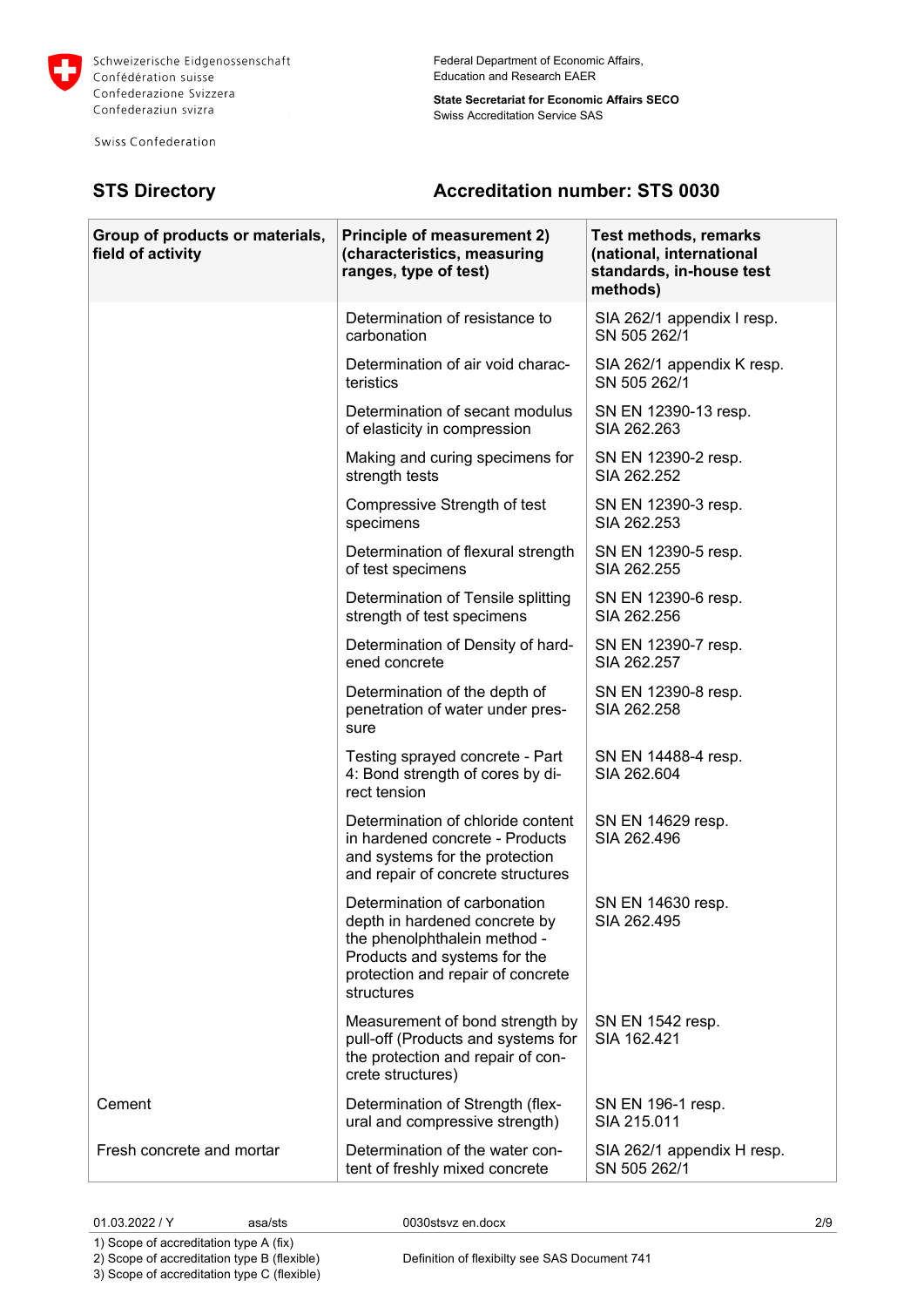

Swiss Confederation

Federal Department of Economic Affairs, Education and Research EAER

**State Secretariat for Economic Affairs SECO** Swiss Accreditation Service SAS

# **STS Directory Accreditation number: STS 0030**

| Group of products or materials,<br>field of activity | Principle of measurement 2)<br>(characteristics, measuring<br>ranges, type of test)                                                                                              | <b>Test methods, remarks</b><br>(national, international<br>standards, in-house test<br>methods) |
|------------------------------------------------------|----------------------------------------------------------------------------------------------------------------------------------------------------------------------------------|--------------------------------------------------------------------------------------------------|
|                                                      | Sampling fresh concrete                                                                                                                                                          | SN EN 12350-1 resp.<br>SIA 262.231                                                               |
|                                                      | Slump test                                                                                                                                                                       | SN EN 12350-2 resp.<br>SIA 262.232                                                               |
|                                                      | Determination of degree of com-<br>pactability                                                                                                                                   | SN EN 12350-4 resp.<br>SIA 262.234                                                               |
|                                                      | Flow table test                                                                                                                                                                  | SN EN 12350-5 resp.<br>SIA 262.235                                                               |
|                                                      | Determination of Density                                                                                                                                                         | SN EN 12350-6 resp.<br>SIA 262.236                                                               |
|                                                      | Determination of air content;<br>Pressure methods                                                                                                                                | SN EN 12350-7 resp.<br>SIA 262.237                                                               |
|                                                      | Slump-flow test (Self- compacting<br>concrete)                                                                                                                                   | SN EN 12350-8 resp.<br>SIA 262.238                                                               |
| Concrete structures and ele-<br>ments                | Taking, examining and testing in<br>compression cored specimens of<br>concrete in structures                                                                                     | SN EN 12504-1 resp.<br>SIA 262.213                                                               |
|                                                      | Determination of chloride content<br>in hardened concrete - Products<br>and systems for the protection<br>and repair of concrete structures                                      | SN EN 14629 resp.<br>SIA 262.496                                                                 |
|                                                      | Determination of carbonation<br>depth in hardened concrete by<br>the phenolphthalein method -<br>Products and systems for the<br>protection and repair of concrete<br>structures | SN EN 14630 resp.<br>SIA 262.495                                                                 |
| Concrete and mortar: in situ tests                   | Measurement of the concrete<br>cover according to norm: preser-<br>vation of concrete structures                                                                                 | SIA 269/2 resp.<br>SN 505 269/2                                                                  |
|                                                      | Execution and interpretation of<br>potential measurement on rein-<br>forced concrete                                                                                             | SIA guideline 2006                                                                               |
|                                                      | Determination of rebound number<br>of concrete in structures - Non-<br>destructive testing (control of the<br>Schmidt Hammer incl.)                                              | SN EN 12504-2 resp.<br>SIA 262.214, modified procedure<br>- "guideline Schmidt"                  |
|                                                      | Methods of test for screed materi-<br>als - Part 8: Determination of<br>bond strength                                                                                            | SN EN 13892-8 resp.<br>SIA 252.010                                                               |

01.03.2022 / Y asa/sts 0030stsvz en.docx 3/9

1) Scope of accreditation type A (fix)

2) Scope of accreditation type B (flexible)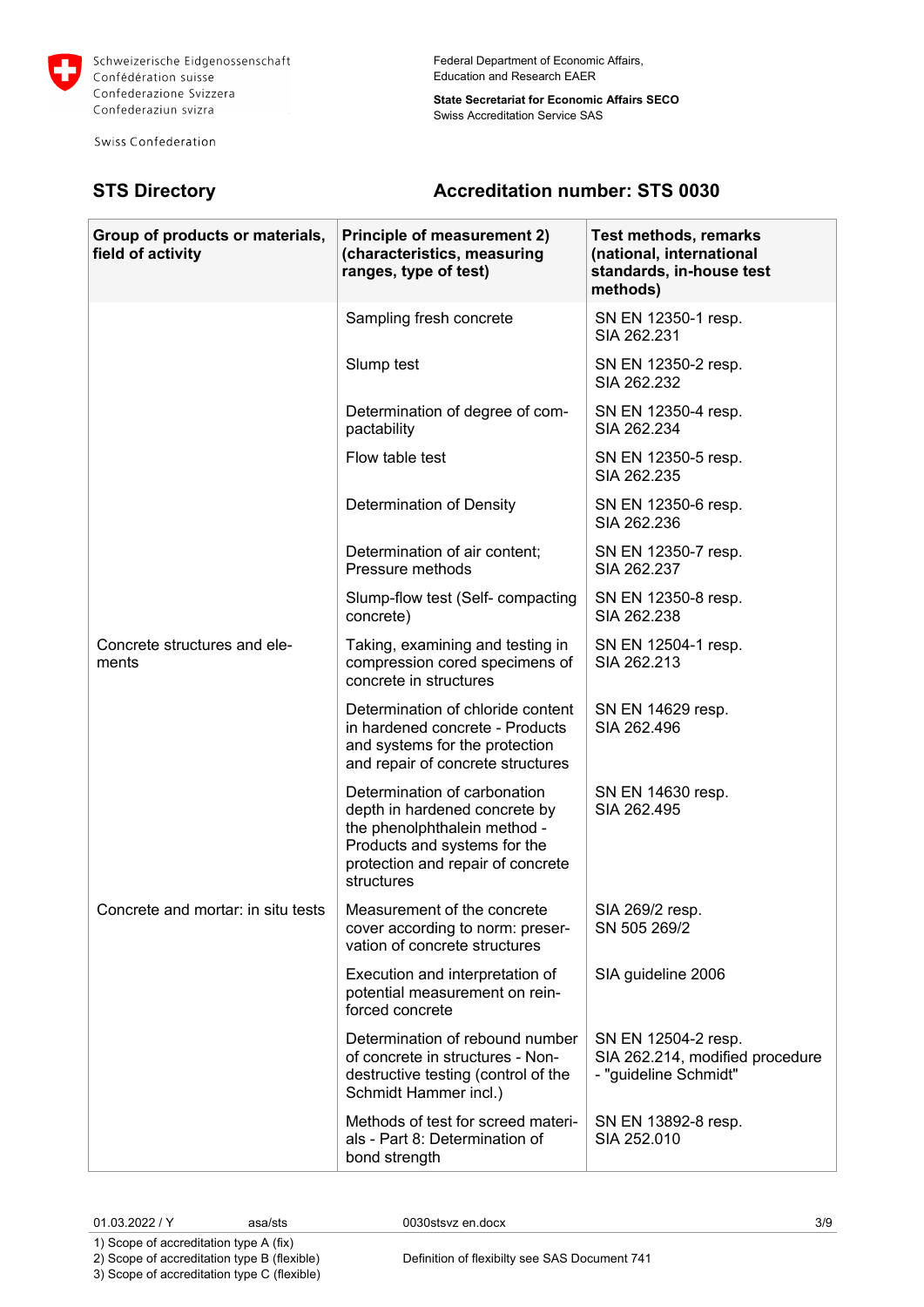

Swiss Confederation

## Federal Department of Economic Affairs, Education and Research EAER

**State Secretariat for Economic Affairs SECO** Swiss Accreditation Service SAS

## **STS Directory Accreditation number: STS 0030**

| Group of products or materials,<br>field of activity                                                             | Principle of measurement 2)<br>(characteristics, measuring<br>ranges, type of test)                                                                               | Test methods, remarks<br>(national, international<br>standards, in-house test<br>methods) |
|------------------------------------------------------------------------------------------------------------------|-------------------------------------------------------------------------------------------------------------------------------------------------------------------|-------------------------------------------------------------------------------------------|
|                                                                                                                  | Measurement of bond strength by<br>pull-off                                                                                                                       | SN EN 1542 resp.<br>SIA 162.421                                                           |
| (Mineral-) aggregates, sand,<br>gravel, coarse aggregates,<br>crushed stones, filler, unbound<br>materials, etc. | Mineralogy and qualitative and<br>quantitative petrography of ag-<br>gregates                                                                                     | SN 670 115                                                                                |
|                                                                                                                  | Determination of organic matter<br>(in soils)                                                                                                                     | SN 670 370, modified procedure                                                            |
|                                                                                                                  | Determination of resistance of<br>aggregates to fragmentation                                                                                                     | SN EN 1097-2 resp.<br>SN 670 903-2                                                        |
|                                                                                                                  | Determination of loose bulk den-<br>sity and voids of aggregates                                                                                                  | SN EN 1097-3 resp.<br>SN 670 903-3                                                        |
|                                                                                                                  | Determination of the voids of dry<br>compacted filler                                                                                                             | SN EN 1097-4 resp.<br>SN 670 903-4                                                        |
|                                                                                                                  | Determination of the water con-<br>tent of aggregates by drying in a<br>ventilated oven                                                                           | SN EN 1097-5 resp.<br>SN 670 903-5                                                        |
|                                                                                                                  | Determination of particle density<br>and water absorption of aggre-<br>gates                                                                                      | SN EN 1097-6 resp.<br>SN 670 903-6                                                        |
|                                                                                                                  | Determination of the particle den-<br>sity of filler; pycnometer method                                                                                           | SN EN 1097-7 resp.<br>SN 670 903-7                                                        |
|                                                                                                                  | Qualification test according to<br>norm: Aggregates for concrete                                                                                                  | SN EN 12620 resp.<br>SN 670 102                                                           |
|                                                                                                                  | Qualification test according to<br>norm: Aggregates for bituminous<br>mixtures and surface treatments<br>for roads, airfields and other traf-<br>ficked areas     | SN EN 13043 resp.<br>SN 670 103                                                           |
|                                                                                                                  | Determination of the stiffening ef-<br>fect of filler according to norm:<br>Test for filler aggregate used in<br>bituminous mixtures. Delta ring<br>and ball test | SN EN 13179-1 resp.<br>SN 670 906-1                                                       |
|                                                                                                                  | Qualification test according to<br>norm: Aggregates for railway bal-<br>last                                                                                      | SN EN 13450 resp.<br>SN 670 110                                                           |
|                                                                                                                  | Determination of acide soluble<br>sulfates according to norm: Tests<br>for chemical properties of aggre-<br>gates - Part 1: Chemical analysis                     | SN EN 1744-1 resp.<br>SN 670 905-1                                                        |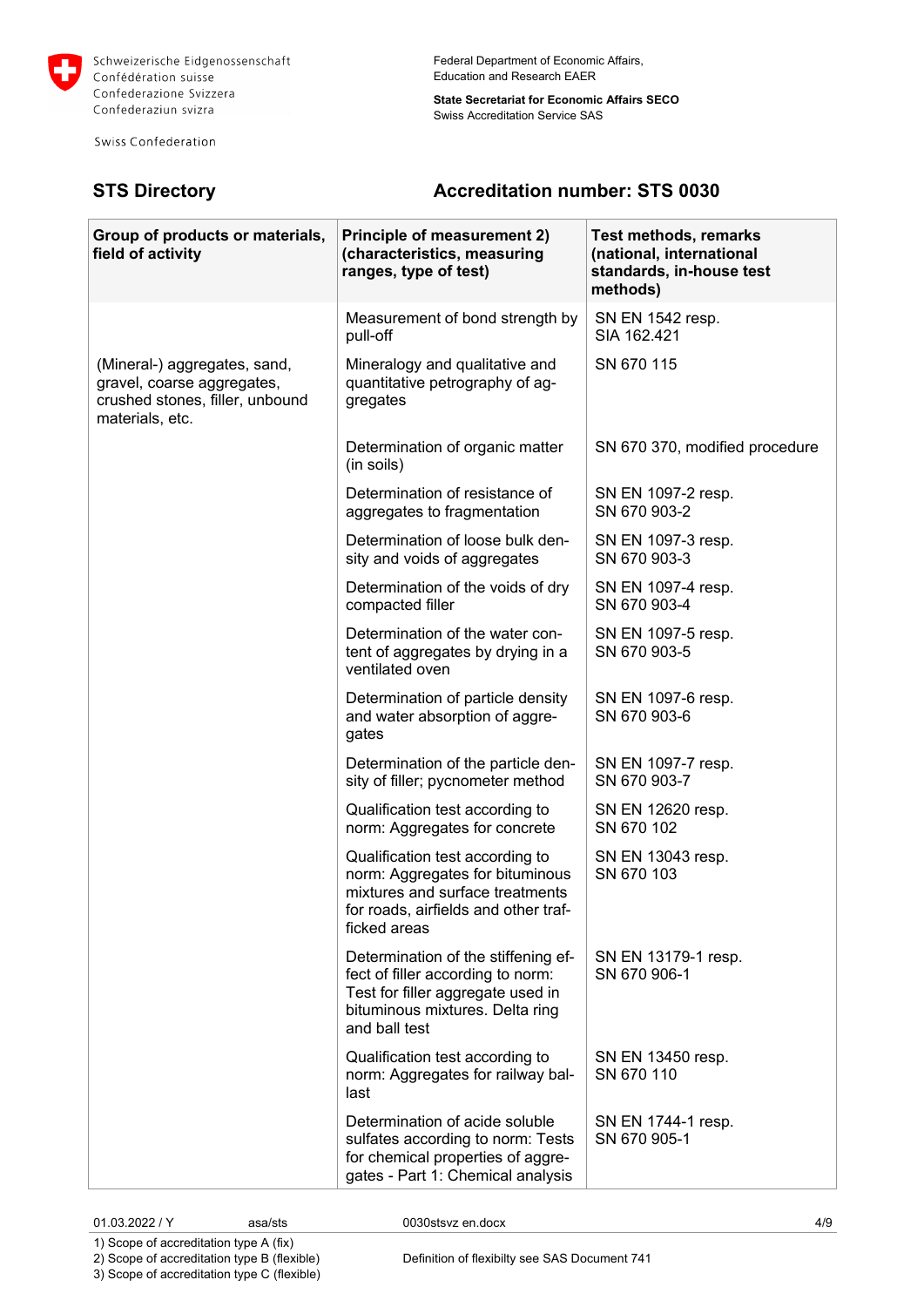

Swiss Confederation

## Federal Department of Economic Affairs, Education and Research EAER

**State Secretariat for Economic Affairs SECO** Swiss Accreditation Service SAS

# **STS Directory Accreditation number: STS 0030**

| Group of products or materials,<br>field of activity | Principle of measurement 2)<br>(characteristics, measuring<br>ranges, type of test)                                                                  | <b>Test methods, remarks</b><br>(national, international<br>standards, in-house test<br>methods) |
|------------------------------------------------------|------------------------------------------------------------------------------------------------------------------------------------------------------|--------------------------------------------------------------------------------------------------|
|                                                      | Determination of water soluble<br>chloride salts according to norm:<br>Tests for chemical properties of<br>aggregates - Part 1: Chemical<br>analysis | SN EN 1744-1 resp.<br>SN 670 905-1                                                               |
|                                                      | Determination of total sulfur con-<br>tent according to norm: Tests for<br>chemical properties of aggre-<br>gates - Part 1: Chemical analysis        | SN EN 1744-1 resp.<br>SN 670 905-1                                                               |
|                                                      | Determination of lightweight con-<br>taminators according to norm:<br>Tests for chemical properties of<br>aggregates - Part 1: Chemical<br>analysis  | SN EN 1744-1 resp.<br>SN 670 905-1                                                               |
|                                                      | Determination of water suscepti-<br>bility of fillers for bituminous mix-<br>tures                                                                   | SN EN 1744-4 resp.<br>SN 670 905-4                                                               |
|                                                      | Determination of particle size dis-<br>tribution of aggregates - Sieving<br>Method                                                                   | SN EN 933-1 resp.<br>SN 670 902-1                                                                |
|                                                      | Determination of particle size dis-<br>tribution of aggregates - Sieving<br>Method with water of aggregates<br>mixtures                              | SN EN 933-1 resp.<br>SN 670 902-1, modified proce-<br>dure                                       |
|                                                      | Determination of particle size dis-<br>tribution of aggregates - Sieving<br>Method of aggregates mixtures                                            | SN EN 933-1 resp.<br>SN 670 902-1, modified proce-<br>dure                                       |
|                                                      | Tests for geometrical properties<br>of aggregates - Classification test<br>for the constituents of coarse re-<br>cycled aggregate                    | SN EN 933-11 resp.<br>SN 670 902-11                                                              |
|                                                      | Determination of Particle Shape<br>of aggregates - Flakiness Index                                                                                   | SN EN 933-3 resp.<br>SN 670 902-3                                                                |
|                                                      | Determination of particle shape of<br>aggregates; shape index                                                                                        | SN EN 933-4 resp.<br>SN 670 902-4                                                                |
|                                                      | Determination of percentage of<br>crushed and broken surfaces in<br>coarse aggregate particles                                                       | SN EN 933-5 resp.<br>SN 670 902-5                                                                |
|                                                      | Determination of flow coefficient<br>of aggregates                                                                                                   | SN EN 933-6 resp.<br>SN 670 902-6                                                                |

1) Scope of accreditation type A (fix) 2) Scope of accreditation type B (flexible)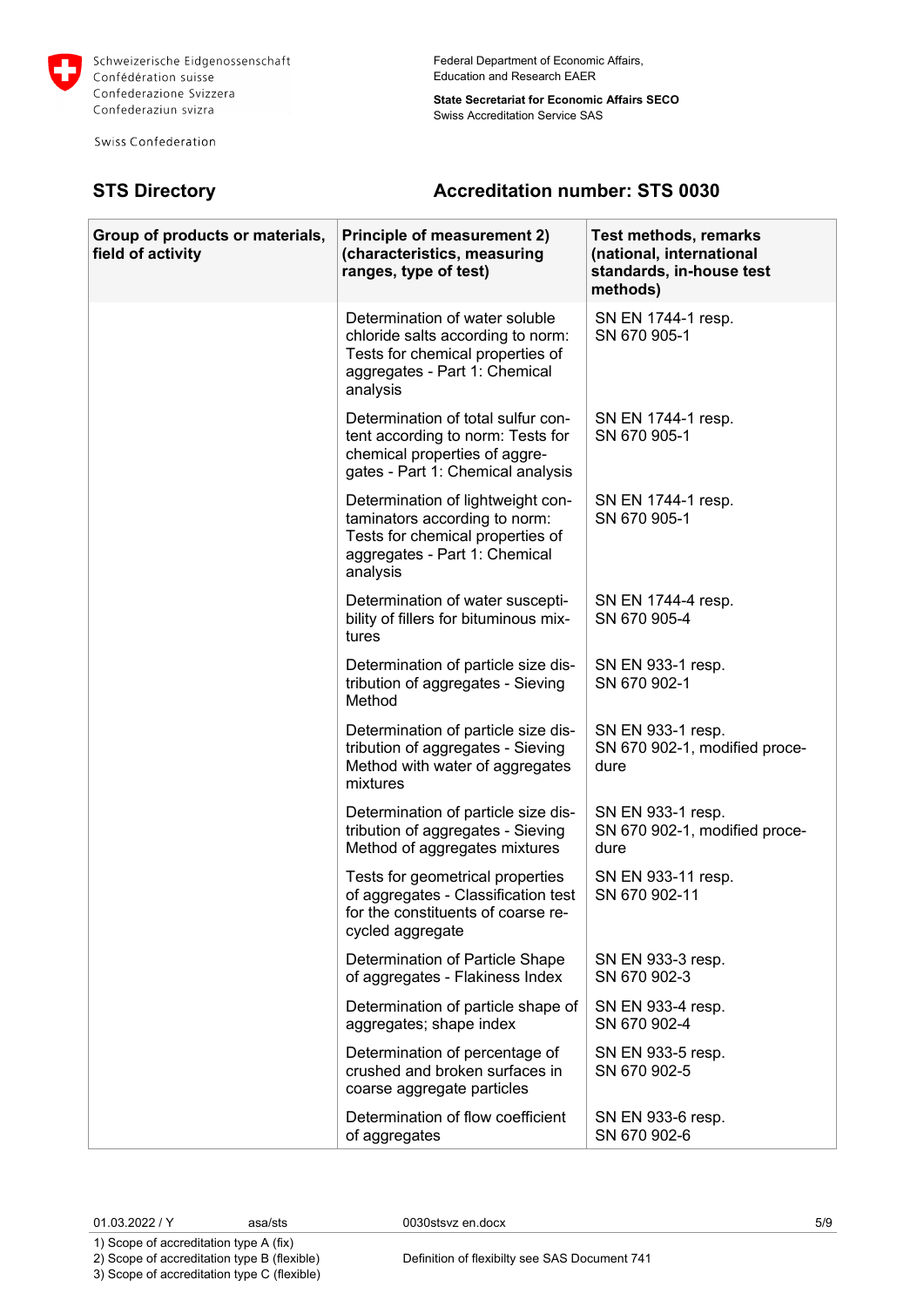

Swiss Confederation

**State Secretariat for Economic Affairs SECO** Swiss Accreditation Service SAS

## **STS Directory Accreditation number: STS 0030**

| Group of products or materials,<br>field of activity | <b>Principle of measurement 2)</b><br>(characteristics, measuring<br>ranges, type of test)                                                                                                                           | <b>Test methods, remarks</b><br>(national, international<br>standards, in-house test<br>methods) |
|------------------------------------------------------|----------------------------------------------------------------------------------------------------------------------------------------------------------------------------------------------------------------------|--------------------------------------------------------------------------------------------------|
|                                                      | Sedimentation analysis, areome-<br>ter method according to standard:<br>Determination of particle size dis-<br>tribution (soils)                                                                                     | SN EN ISO 17892-4 resp.<br>SN 670 340-4                                                          |
| Soft rocks, soils, ground                            | Test of swelling due to freeze and<br>CBR test of soils after thaw<br>(CBRF)                                                                                                                                         | SN 670 321                                                                                       |
|                                                      | Determination of density of soils<br>(pycnometer, weighing under im-<br>mersion)                                                                                                                                     | SN 670 335                                                                                       |
|                                                      | Determination of organic matter<br>in soils                                                                                                                                                                          | SN 670 370                                                                                       |
|                                                      | Determination of the water con-<br>tent by drying in a ventilated oven                                                                                                                                               | SN EN 1097-5 resp.<br>SN 670 903-5, modified proce-<br>dure                                      |
|                                                      | Qualification tests according to<br>norms: Unbound mixtures. Speci-<br>fications resp. Aggregates for un-<br>bound and hydraulically bound<br>materials for use in civil engineer-<br>ing work and road construction | SN EN 13285 resp.<br>SN EN 13242 resp.<br>SN 670 119-NA                                          |
|                                                      | Test methods for the determina-<br>tion of the laboratory reference<br>density and water content (un-<br>bound and hydraulically bound<br>mixtures). Proctor compaction                                              | SN EN 13286-2 resp.<br>SN 670 330-2                                                              |
|                                                      | Test method for the determina-<br>tion of California Bearing ratio,<br>immediate bearing index and lin-<br>ear swelling                                                                                              | SN EN 13286-47 resp.<br>SN 670 330-47                                                            |
|                                                      | Determination of the binders con-<br>tent according to norm: hydrau-<br>lically bound mixtures - Specifica-<br>tions - Part 5: Hydraulic road<br>binder bound mixtures                                               | SN EN 14227-5 resp.<br>SN 640 496                                                                |
|                                                      | Determination of the compressive<br>strength according to norm: hy-<br>draulically bound mixtures -<br>Specifications - Part 5: Hydraulic<br>road binder bound mixtures                                              | SN EN 14227-5 resp.<br>SN 640 496                                                                |

01.03.2022 / Y asa/sts 0030stsvz en.docx 6/9

1) Scope of accreditation type A (fix) 2) Scope of accreditation type B (flexible)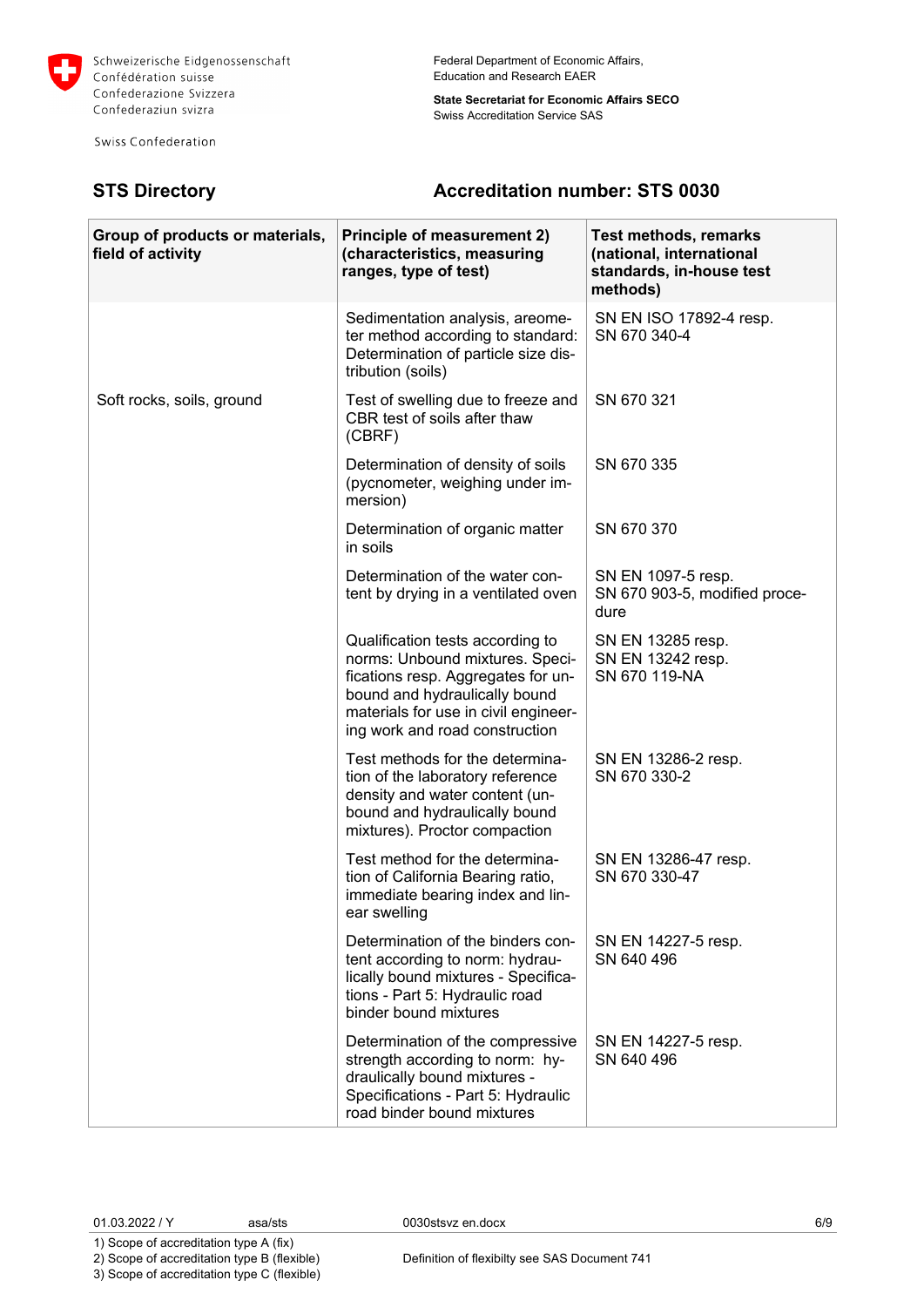

Swiss Confederation

**State Secretariat for Economic Affairs SECO** Swiss Accreditation Service SAS

# **STS Directory Accreditation number: STS 0030**

| Group of products or materials,<br>field of activity | <b>Principle of measurement 2)</b><br>(characteristics, measuring<br>ranges, type of test)                                                                   | <b>Test methods, remarks</b><br>(national, international<br>standards, in-house test<br>methods) |
|------------------------------------------------------|--------------------------------------------------------------------------------------------------------------------------------------------------------------|--------------------------------------------------------------------------------------------------|
|                                                      | Determination of the dry density<br>according to norm: hydraulically<br>bound mixtures - Specifications -<br>Part 5: Hydraulic road binder<br>bound mixtures | SN EN 14227-5 resp.<br>SN 640 496                                                                |
|                                                      | Geotechnical investigation and<br>testing - Identification and classi-<br>fication of soil - Part 2: Principles<br>for a classification                      | SN EN ISO 14688-2                                                                                |
|                                                      | Permeability tests                                                                                                                                           | SN EN ISO 17892-11                                                                               |
|                                                      | Determination of liquid and plas-<br>tic limits                                                                                                              | SN EN ISO 17892-12                                                                               |
|                                                      | Sedimentation analysis, areome-<br>ter method according to standard:<br>Determination of particle size dis-<br>tribution (soils)                             | SN EN ISO 17892-4 resp.<br>SN 670 340-4                                                          |
| Soils, underground and rocks: in<br>situ tests       | Control of requirements for com-<br>paction - Execution of earthwork                                                                                         | SN 640 585                                                                                       |
|                                                      | EV and ME-plate bearing test<br>(soils)                                                                                                                      | SN 670 317                                                                                       |
|                                                      | Determination of density of soil<br>(nucleometer)                                                                                                            | SN 670 335                                                                                       |
|                                                      | Methods for sampling aggregates                                                                                                                              | SN EN 932-1 resp.<br>SN 670 901-1                                                                |
| <b>Bituminous binders</b>                            | Index of penetration (calculation)<br>according to norm: Specifications<br>for paving grade bitumens                                                         | SN EN 12591 resp.<br>SN 670 202-NA                                                               |
|                                                      | Preparation of test samples                                                                                                                                  | SN EN 12594 resp.<br>SN 670 504                                                                  |
|                                                      | Determination of the affinity be-<br>tween aggregate and bitumen                                                                                             | SN EN 12697-11                                                                                   |
|                                                      | Bitumen recovery: Rotary evapo-<br>rator (toluol)                                                                                                            | SN EN 12697-3                                                                                    |
|                                                      | Bitumen recovery: Rotary evapo-<br>rator (trichloroethylene)                                                                                                 | SN EN 12697-3, SN modified<br>procedure                                                          |
|                                                      | Determination of the elastic re-<br>covery of modified bitumen                                                                                               | SN EN 13398 resp.<br>SN 670 547                                                                  |
|                                                      | Characterization of perceptible<br>properties                                                                                                                | SN EN 1425 resp.<br>SN 670 503                                                                   |

01.03.2022 / Y asa/sts 0030stsvz en.docx 7/9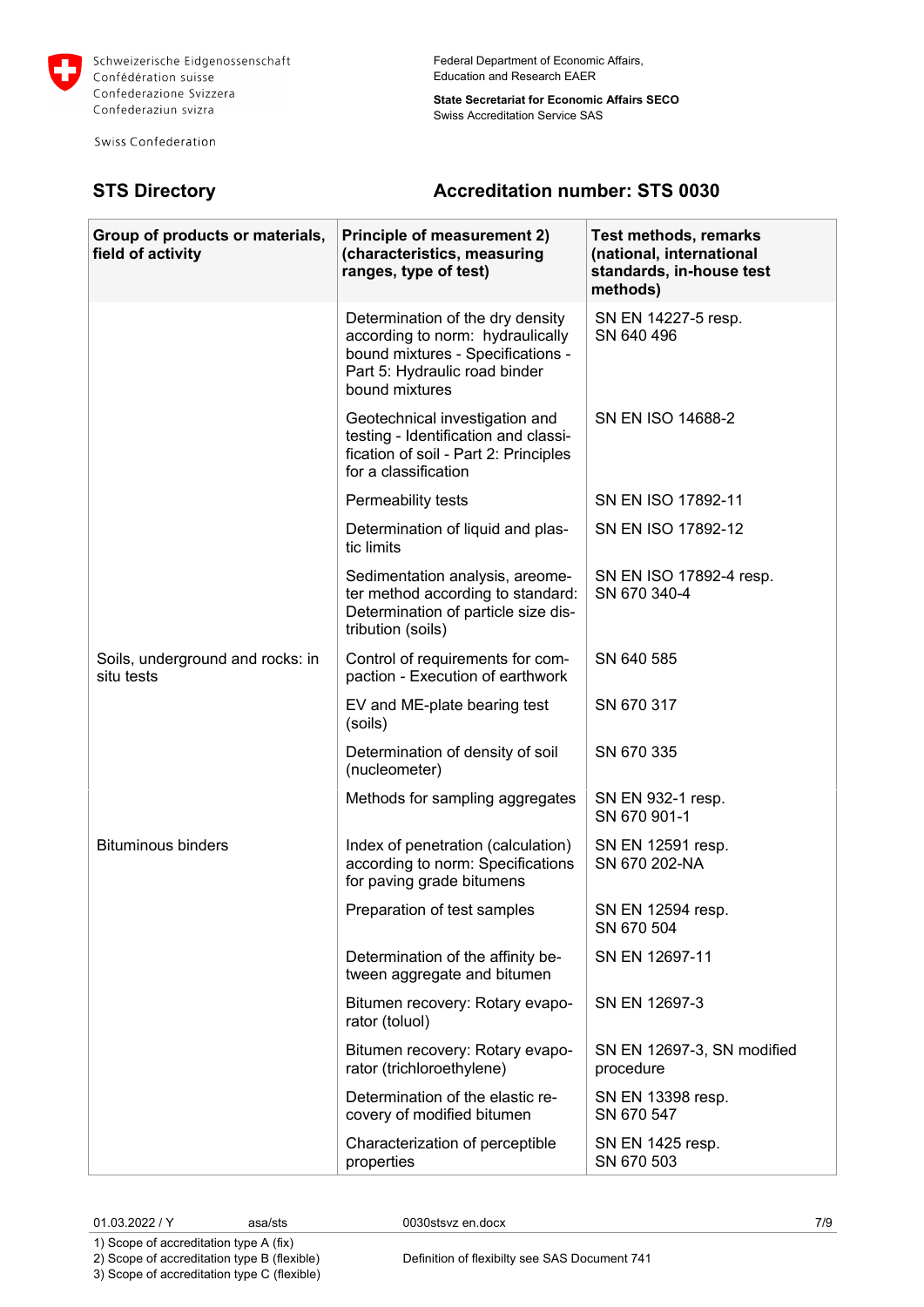

Swiss Confederation

Federal Department of Economic Affairs, Education and Research EAER

**State Secretariat for Economic Affairs SECO** Swiss Accreditation Service SAS

# **STS Directory Accreditation number: STS 0030**

| Group of products or materials,<br>field of activity | <b>Principle of measurement 2)</b><br>(characteristics, measuring<br>ranges, type of test)                       | <b>Test methods, remarks</b><br>(national, international<br>standards, in-house test<br>methods) |
|------------------------------------------------------|------------------------------------------------------------------------------------------------------------------|--------------------------------------------------------------------------------------------------|
|                                                      | Determination of needle penetra-<br>tion                                                                         | SN EN 1426 resp.<br>SN 670 511                                                                   |
|                                                      | Determination of softening point<br>Ring and Ball method                                                         | SN EN 1427 resp.<br>SN 670 512                                                                   |
|                                                      | Sampling bituminous binders                                                                                      | SN EN 58 resp.<br>SN 670 501                                                                     |
| <b>Bituminous mixtures</b>                           | Qualification test according to<br>norm: design, requirements, exe-<br>cution of Asphalt Concrete Pave-<br>ments | SN 640 431                                                                                       |
|                                                      | Determination of layers adhesion<br>(Leutner)                                                                    | SN 670 461                                                                                       |
|                                                      | Soluble binder content determi-<br>nation of mix asphalt                                                         | SN EN 12697-1                                                                                    |
|                                                      | Determination of the water sensi-<br>tivity of bituminous specimens                                              | SN EN 12697-12                                                                                   |
|                                                      | Determination of particle size dis-<br>tribution of bituminous mixtures                                          | SN EN 12697-2                                                                                    |
|                                                      | Indentation using cube or cylindri-<br>cal specimens (CY)                                                        | SN EN 12697-20                                                                                   |
|                                                      | Determination of the indirect ten-<br>sile strength of bituminous speci-<br>mens                                 | SN EN 12697-23                                                                                   |
|                                                      | Sampling bituminous mixtures                                                                                     | SN EN 12697-27 resp.<br>SN 670 427                                                               |
|                                                      | Preparation of samples for deter-<br>mining binder content, water con-<br>tent and grading                       | SN EN 12697-28                                                                                   |
|                                                      | Determination of the dimensions<br>of a bituminous specimen                                                      | SN EN 12697-29                                                                                   |
|                                                      | Specimen preparation by impact<br>compactor                                                                      | SN EN 12697-30                                                                                   |
|                                                      | <b>Marshall test</b>                                                                                             | SN EN 12697-34                                                                                   |
|                                                      | Method for the determination of<br>the thickness of a bituminous<br>pavement                                     | SN EN 12697-36 resp.<br>SN 670 436                                                               |
|                                                      | Determination of the maximum<br>density of bituminous mixtures                                                   | SN EN 12697-5                                                                                    |

01.03.2022 / Y asa/sts 0030stsvz en.docx 8/9

1) Scope of accreditation type A (fix) 2) Scope of accreditation type B (flexible)